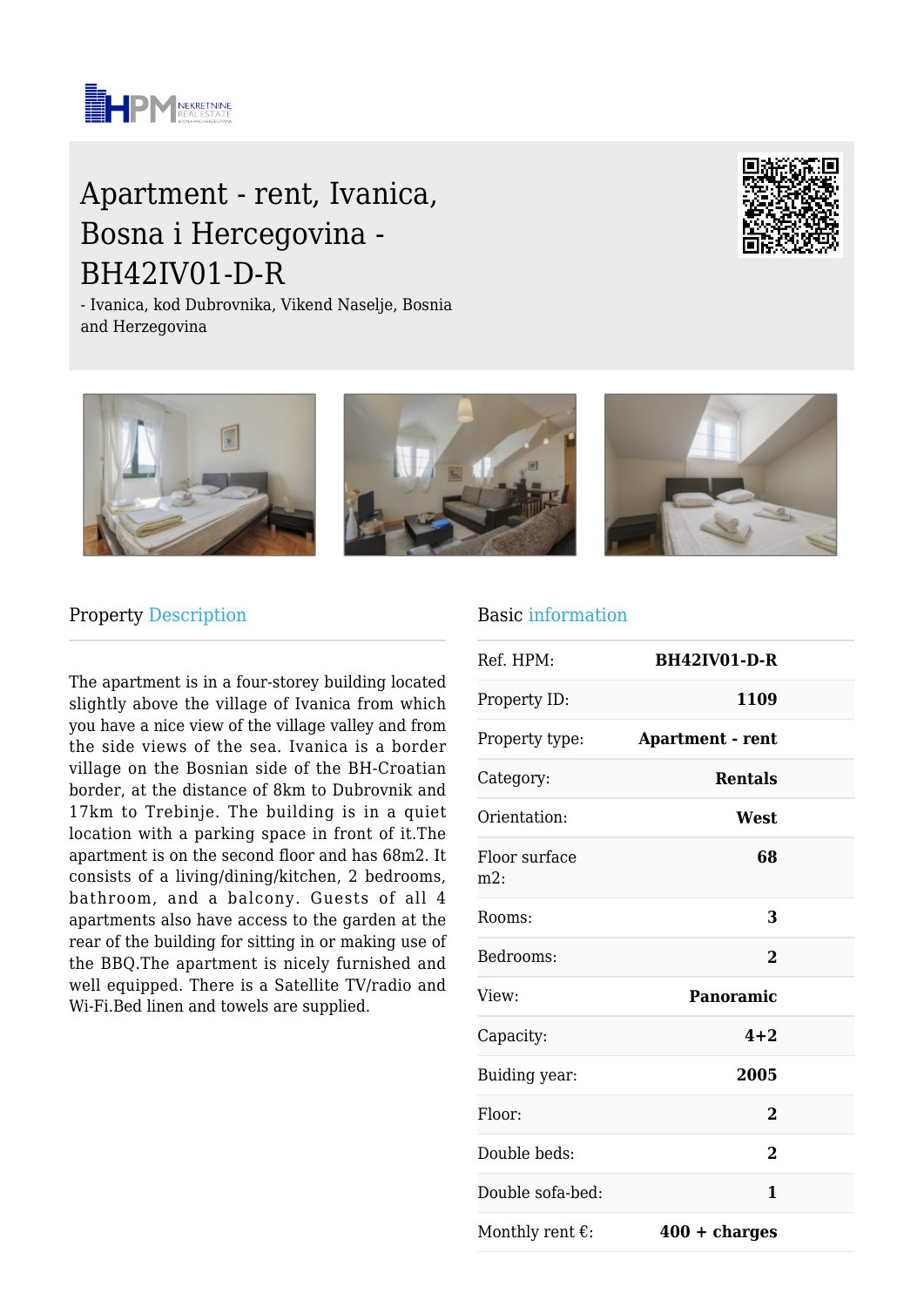| Price<br>BAM/property/m<br>onth: | $800 + charges$  |  |
|----------------------------------|------------------|--|
| Deposit:                         | one monthly rent |  |
| Minimum<br>months rent:          | 6                |  |

## Characteristics

| Kitchen: | <b>Fully equipped</b> |   | Stove           | Fridge            |
|----------|-----------------------|---|-----------------|-------------------|
|          |                       | V | Freezer         | Oven              |
| Balcony  |                       | V | Micro wave oven | Kitchen utilities |
| AC:      | In every room         |   | Toaster         | Kettle            |
| Parking  | <b>BBQ</b>            |   | Cafe machine    | Dish washer       |
|          |                       | V | Washing machine | Garden furniture  |
|          |                       | V | <b>SAT TV</b>   | Wi-Fi             |
|          |                       | V | Iron            | Ironing board     |

### Location

|  | Position |  |
|--|----------|--|
|  |          |  |

 $\sqrt{}$ 

Hoover

Equippment

| <b>Bosnia and</b><br>Country:<br><b>Herzegovina</b> |                       | Dubrovnik:       | <b>10 Minutes</b> |
|-----------------------------------------------------|-----------------------|------------------|-------------------|
|                                                     |                       | Trebinje:        | <b>20 Minutes</b> |
| City:                                               | Ivanica               | Shopping center: | <b>10 Minutes</b> |
| $\ddot{\cdot}$                                      | <b>Vikend Naselje</b> | Airport (DBV):   | <b>30 Minutes</b> |
| Area/City<br>quarter:                               | <b>Vikend Naselje</b> |                  |                   |

# Agent Info



Vesna Granzov